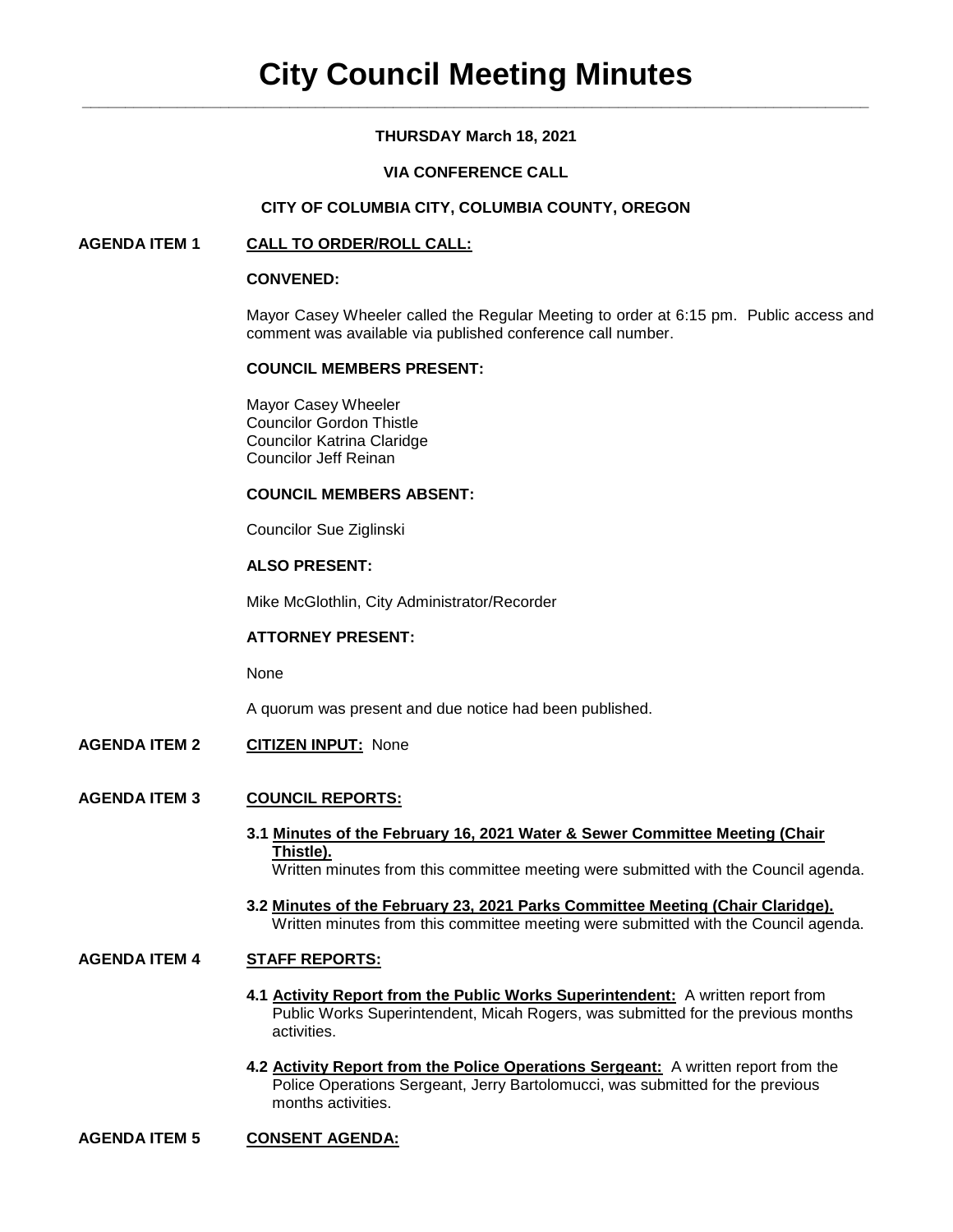- 2 Regular City Council Meeting March 18, 2021
	- **5.1 Bills paid with check numbers 33003 through 33048 during the month of February, 2021.**
	- **5.2 Financial Report for the month ending February 28, 2021.**
	- **5.3 Minutes of the February 18, 2021 Regular City Council Meeting.**

COUNCIL APPROVED THE CONSENT AGENDA BY UNANIMOUS ROLL CALL VOTE.

## **AGENDA ITEM 6 UNFINISHED BUSINESS:**

### **6.1 Second Reading of Council Bill 21-923: An Ordinance Amending Ordinance No. 517; an Ordinance Defining Nuisances; Providing for their Abatement; Providing Penalties.**

COUNCIL CONDUCTED THE SECOND READING OF COUNCIL BILL 21-923. MOVED (THISTLE), SECONDED (CLARIDGE), AND APPROVED UNANIMOUSLY TO APPROVE COUNCIL BILL 21-923.

# **AGENDA ITEM 7 NEW BUSINESS:**

### **7.1 Review, discussion and approval of the Budget Year 2021-22 Five-Year Capital Improvement Program as submitted by the City Administrator.**

MOVED (REINAN), SECONDED (THISTLE), AND APPROVED UNANIMOUSLY TO APPROVE THE BUDGET YEAR 2021-22 FIVE-YEAR CAPITAL IMPROVEMENT PLAN AS SUBMITTED.

# **7.2 Review, discussion and approval of Termination and Elimination of Easement between Stanley D. Girard and Nancy J. Girard, of 3525 Sixth Street, and the City of Columbia City.**

MOVED (THISTLE), SECONDED (CLARIDGE), AND APPROVED UNANIMOUSLY TO APPROVE THE TERMINATION AND ELIMINATION OF THE EASEMENT, BETWEEN THE INVOLVED PARTIES, AS SUBMITTED.

## **7.3 Review and discussion of 2021 Pre-Application grant packet for the Transportation and Growth Management Program, as managed by the Oregon Department of Transportation (ODOT) and Department of Land Conservation and Development (DLCD).**

THE CITY ADMINISTRATOR AND COUNCIL DISCUSSED THE GRANT OPPORTUNITY, WHICH, IF AWARDED, WOULD ENABLE THE CITY TO UPDATE ITS TRANSPORTATION SYSTEM PLAN (TSP). BY CONSENSUS OF COUNCIL THE CITY ADMINISTRATOR WILL SUBMIT A PRE-APPLICATION PACKET IN ORDER TO COMPETE FOR THE AWARD OF THIS GRANT FUNDING.

# **7.4 Review and discussion regarding the "American Rescue Plan Act of 2021" and its associated impact(s) on the City of Columbia City.**

THE CITY COUNCIL AND CITY ADMINISTRATOR DISCUSSED THE REFERENCED ACT, ITS ESTIMATED REVENUE ADDITION TO THE CITY IN THE AMOUNT OF \$410,000.00 OVER THE NEXT TWO YEARS, THE KNOWN TO DATE RESTRICTIONS ON SPENDING, AND THAT FURTHER GUIDANCE ON THE ACT AND ITS SPENDING PROVISIONS WOULD BE FORTHCOMING OVER THE NEXT 30 DAYS FROM THE DEPARTMENT OF THE TREASURY. THE CITY ADMINISTRATOR SHARED THAT IN THE INTERIM HE HAS BEEN WORKING WITH CITY STAFF AND DEPARTMENT HEADS IN FORMULATING A LIST OF CITY PROJECTS FOR POTENTIAL FUNDING WITH THE REVENUE FROM THIS ACT. IF ABLE TO DO SO, BARRING ANY FUTURE EXPENDITURE RESTRICTIONS THAT MAY ARISE FROM TREASURY GUIDANCE,